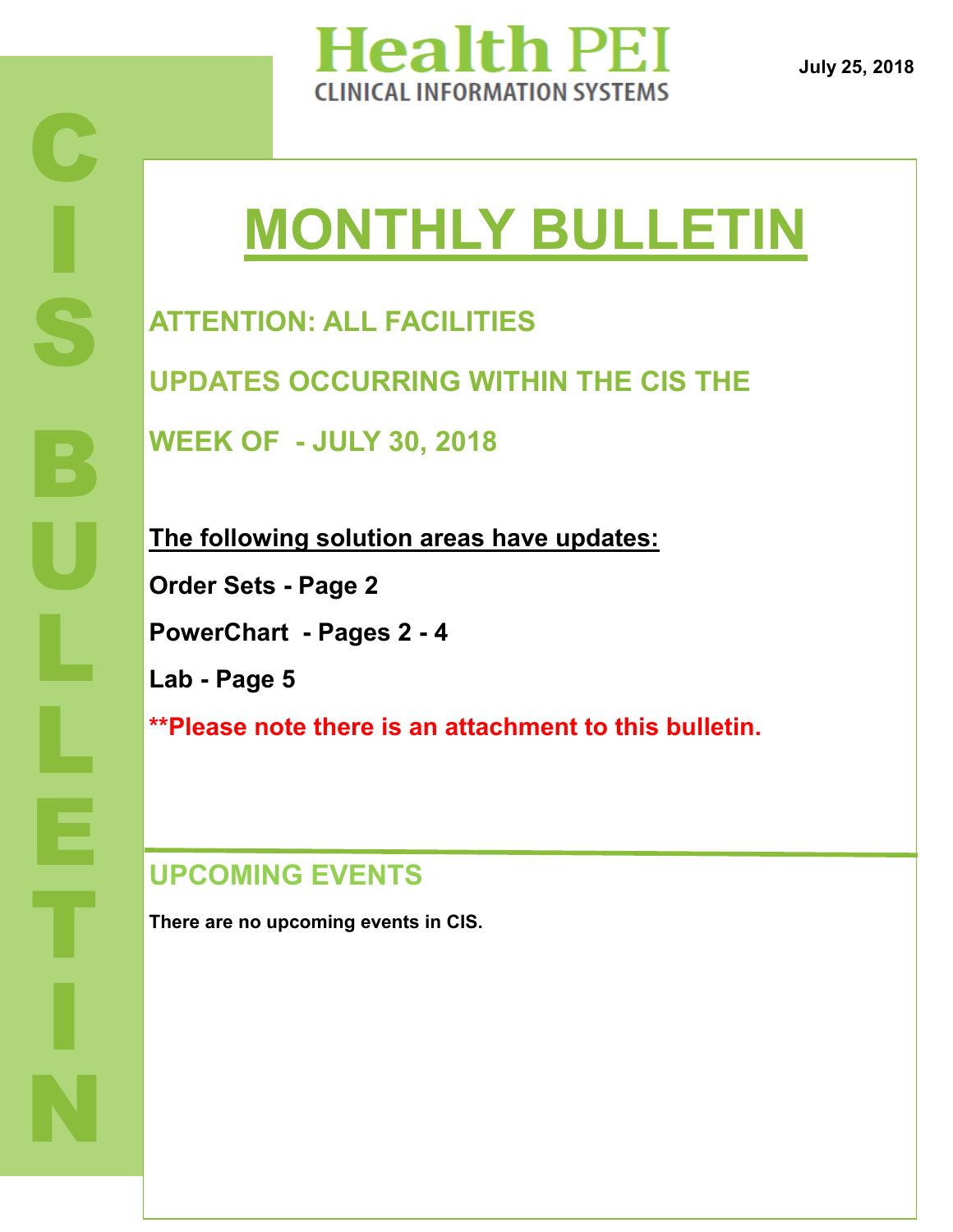# **Health PEI CLINICAL INFORMATION SYSTEMS**

### **Order Set updates:**

**The following new Order Sets or changes were approved at PD&T this month:**

Updated! OBGYN Hyperemesis Admit Addition! Tranexamic Acid to Ortho Post Op plan New! Ortho Post Op Geriatric

#### **PowerChart updates:**

**Update to Preferred name field: Admission History -** This is now a field that will populate in the preferred name if it has been given in registration. If no name has been given and the patient offers a name during the admission, you can back out the "No qualifying data available" content and add the patient's response.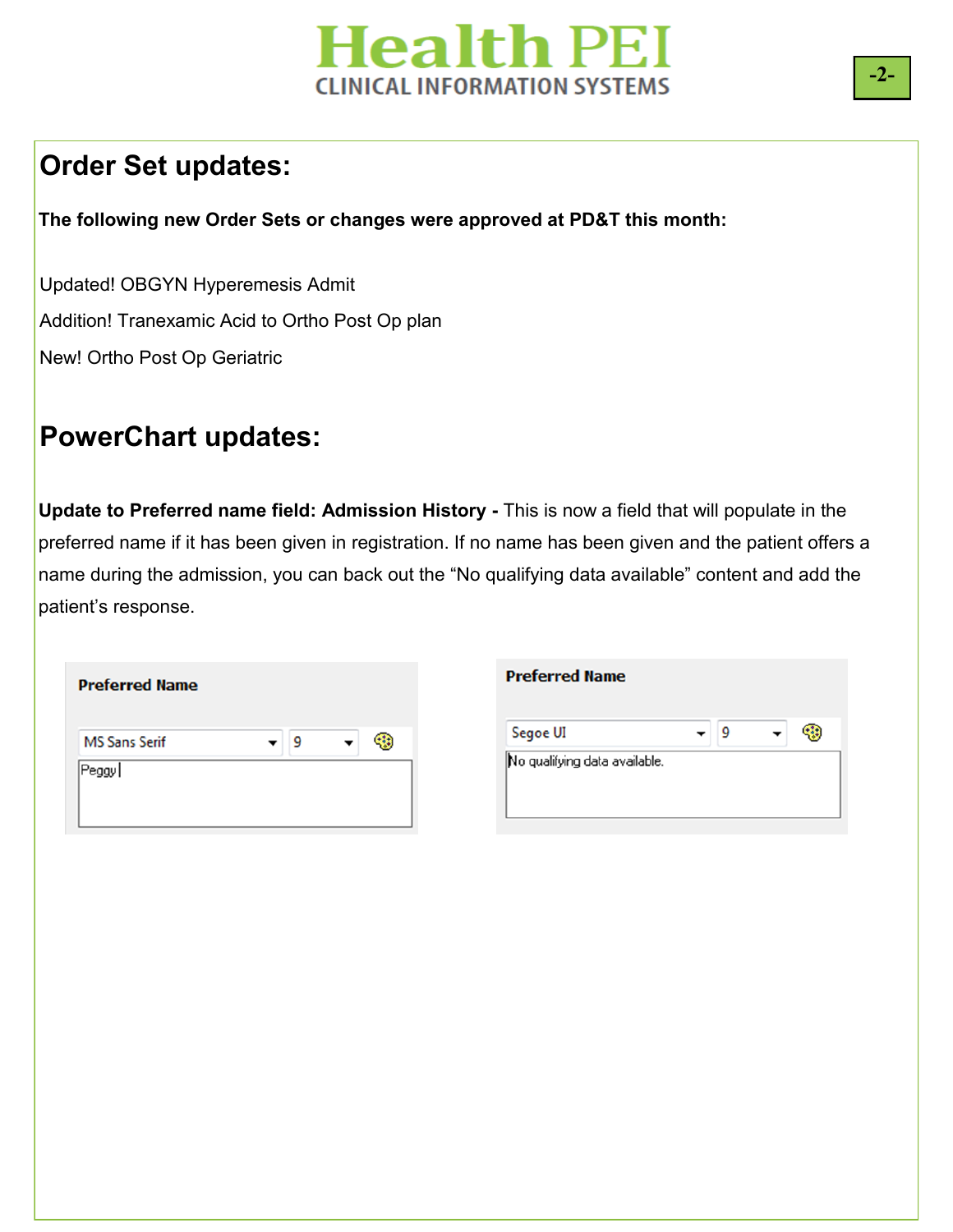

## **PowerChart updates: (continued)**

#### **Physician Updates:**

**Message in Hospital to Hospital Transfer Med Rec -** If medication needs to be renewed, you will receive this message when trying to complete the Hospital to Hospital Med Rec.



If you proceed without updating the medication, you will receive this error message



The order can be updated or removed from the Med Rec Screen

**Microbiology Viewer will be added to the Results Review to applicable Physician and Nursing** 

**positions -** It provides an advanced component to retrieve and display Microbiology results.

| Diagnostic Imaging<br>Vitals<br>Lab<br><b>Recent Results</b>                                                                                       | <b>Microbiology Viewer</b>                                                                         |                                     |                    |                       |                   |      |        |  |  |
|----------------------------------------------------------------------------------------------------------------------------------------------------|----------------------------------------------------------------------------------------------------|-------------------------------------|--------------------|-----------------------|-------------------|------|--------|--|--|
| Forward In Copy & Preview   Related Results<br>Orders                                                                                              |                                                                                                    |                                     |                    |                       |                   |      |        |  |  |
| Order Start Date Between<br>Display<br>종물<br>÷.<br>2018-Jul-28<br>2018-Feb-28<br>÷<br>Customize View 企 Previous Order   - Next Order<br>All Orders |                                                                                                    |                                     |                    |                       |                   |      |        |  |  |
|                                                                                                                                                    |                                                                                                    | <b>Existing Orders</b>              |                    |                       |                   |      |        |  |  |
| Collect Date/Time:<br>Order                                                                                                                        | Growth Ind:<br><b>Result Status</b>                                                                | Organism                            | <b>Status</b><br>€ | Last Update Date/Time | Source/Body Site: | ana. | Freete |  |  |
| 2018-May-15 12:23:00<br><b>Wound Culture</b>                                                                                                       | <b>REVIEW</b>                                                                                      | Auth (Verifie Staphylococcus aureus | Completed<br>௷     | 2018-May-15 12:30:49  | Wound/Leg L       |      |        |  |  |
| $\epsilon$                                                                                                                                         |                                                                                                    | m.                                  |                    |                       |                   |      |        |  |  |
| <b>Current Antibiotics</b>                                                                                                                         |                                                                                                    |                                     |                    |                       |                   |      |        |  |  |
| <b>In-patient Antibiotics</b>                                                                                                                      |                                                                                                    |                                     |                    |                       |                   |      |        |  |  |
| vancomycin (Pediatric/Neonatal) 125 mg, Oral, interval q6h - Status: Ordered - Start 2018-Jun-19 10:00:00 - 2018-Jun-23 09:59:00                   |                                                                                                    |                                     |                    |                       |                   |      |        |  |  |
| ceFAZolin 1,000 mq, IV, Once - Status: Ordered - Start 2018-Jun-08 16:00:00 - 2018-Jun-08 16:00:00                                                 |                                                                                                    |                                     |                    |                       |                   |      |        |  |  |
|                                                                                                                                                    | clindamycin 600 mq, IV, Once - Status: Ordered - Start 2018-Jun-08 16:00:00 - 2018-Jun-08 16:00:00 |                                     |                    |                       |                   |      |        |  |  |

**See attached Quick Reference Guide**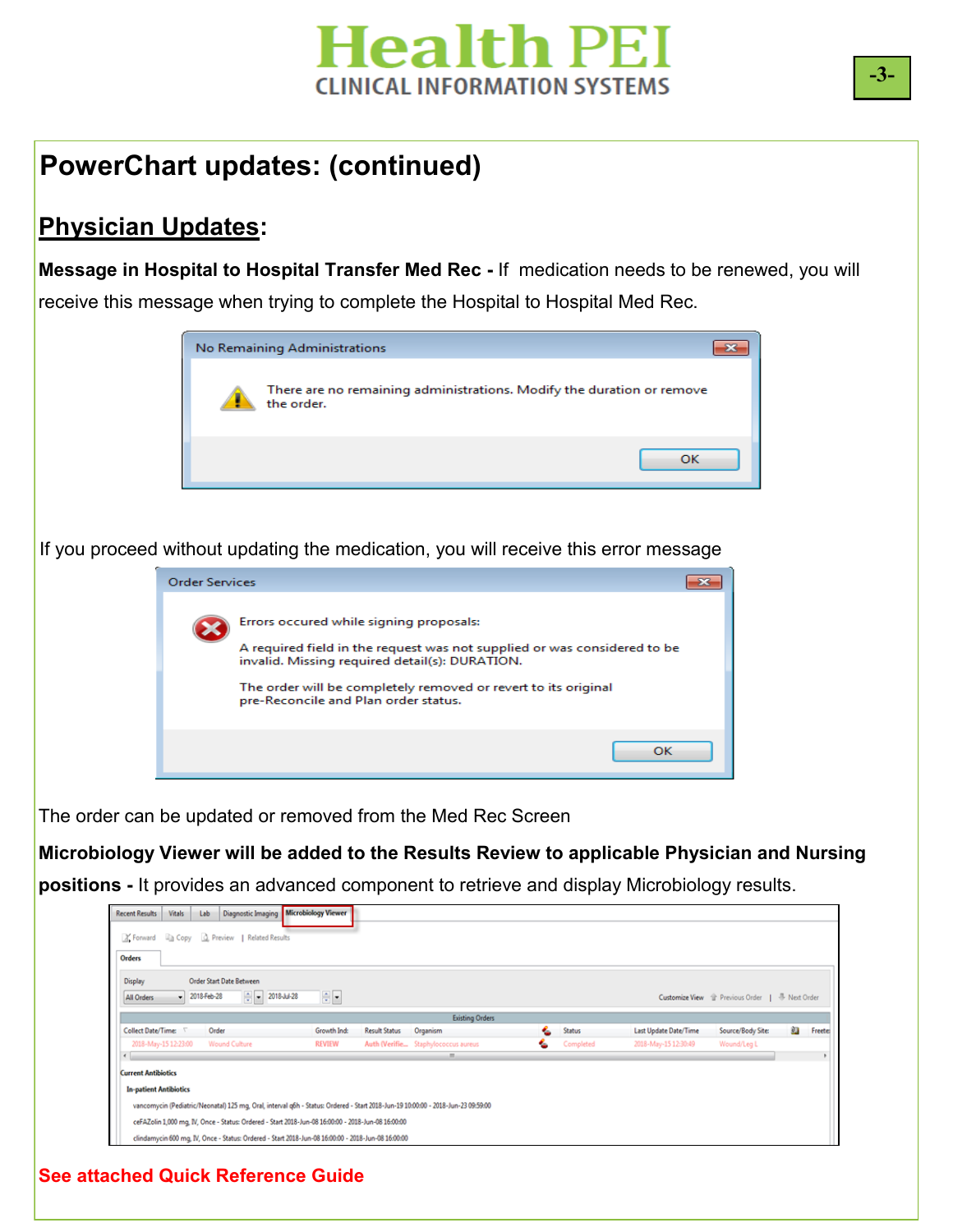# **Health PEI CLINICAL INFORMATION SYSTEMS**

# **PowerChart updates: (continued)**

**Update to Pass Order** - This will now be a continuous order that will be completed only when no longer

required or patient is discharged.

| ふ ⑦ 吗   ♡   Order Name                                            |                                                                        | <b>Status</b><br>Start |                   | <b>Details</b>          |                                                                                                                           |     |                                       |   |
|-------------------------------------------------------------------|------------------------------------------------------------------------|------------------------|-------------------|-------------------------|---------------------------------------------------------------------------------------------------------------------------|-----|---------------------------------------|---|
| Unit 8 QEH; 805; 2 FIN/ENC:05210319 Admit: 2018-Jun-22 13:28<br>⊿ |                                                                        |                        |                   |                         |                                                                                                                           |     |                                       |   |
| <b>Activity</b><br>$\blacktriangle$                               |                                                                        |                        |                   |                         |                                                                                                                           |     |                                       |   |
| F<br>Pass<br>H                                                    |                                                                        | Order                  | 2018-Jul-10 14:29 |                         | School Attendance Pass, Standing Pass: Yes, Start: 2018-Jul-10 14:29<br>** Contact Pharmacy if Pharmacy to supply meds.** |     |                                       |   |
| $\bullet$ Details for <b>Pass</b>                                 |                                                                        |                        |                   |                         |                                                                                                                           |     |                                       |   |
| Details <b>(F)</b> Order Comments                                 |                                                                        |                        |                   |                         |                                                                                                                           |     |                                       |   |
| $  \cdot   \times$<br>÷.<br>llu.                                  |                                                                        |                        |                   |                         |                                                                                                                           |     |                                       |   |
| Pass type:                                                        | <b>School Attendance</b>                                               |                        | $\checkmark$      |                         | <b>Standing Pass:</b>                                                                                                     | Yes | $\checkmark$                          |   |
| Other (Freetext Type):                                            |                                                                        |                        |                   | provides                | Supervision:                                                                                                              |     | $\checkmark$                          |   |
| Length of Pass:                                                   | 7.5 hours                                                              |                        |                   | <b>information ONLY</b> | Out on Pass with:                                                                                                         |     | $\checkmark$                          |   |
| <b>Feedback Form:</b>                                             |                                                                        |                        | $\checkmark$      |                         | Meds to be sent with Pt?:                                                                                                 |     | $\checkmark$                          |   |
| Controlled Substances:                                            | <b>Enter Controlled Substances in</b><br>Order Comments (Requires drug |                        |                   |                         | PRN Meds (Dose/Quantity):                                                                                                 |     |                                       |   |
|                                                                   | name, strength, quantity to be sent)                                   |                        |                   |                         | *Start Date/Time: 2018-Jul-10                                                                                             |     | 이<br>1429<br>$\overline{\phantom{a}}$ | 후 |
| Return Date/Time:                                                 |                                                                        | ≑l~                    | ÷                 |                         |                                                                                                                           |     |                                       |   |

**EL Update to Shift Summary form/Date of Last BM Removed -** The Clinical PSSG received numerous reports about this value being inaccurate. The inaccuracy is related to it being a defaulted field as well as the workflow and timing of signing other forms with this same information.

As this result goes to the Assessments tab on the Handoff it was approved to remove this field from Shift Summary.

| Handoff                             | $\times$ | Assessments | $\times$ | Shift Summary | $\times$ | Consults | $\times$<br>Downtime | × |  |
|-------------------------------------|----------|-------------|----------|---------------|----------|----------|----------------------|---|--|
| <b>Patient Assessment (3)</b>       |          |             |          |               |          |          |                      |   |  |
| Selected visit                      |          |             |          |               |          |          |                      |   |  |
| ⊿ General Assessment (0)            |          |             |          |               |          |          |                      |   |  |
| $\triangle$ Pain (0)                |          |             |          |               |          |          |                      |   |  |
| $\Delta$ Neuro (0)                  |          |             |          |               |          |          |                      |   |  |
| $\Delta$ Respiratory (0)            |          |             |          |               |          |          |                      |   |  |
| $\blacktriangle$ Cardiovascular (0) |          |             |          |               |          |          |                      |   |  |
| $\sqrt{4}$ GI(1)                    |          |             |          |               |          |          |                      |   |  |
| <b>Bowel Movement Last Date</b>     |          |             |          |               |          |          | 08/07/18 00:00       |   |  |

**Addition of a field to document Safety Concerns -** This will default from last charted value.

| <b>Safety Concerns</b>                                   |  |
|----------------------------------------------------------|--|
| Had a fall this am, please transfer with assistance of 1 |  |

**-4-**